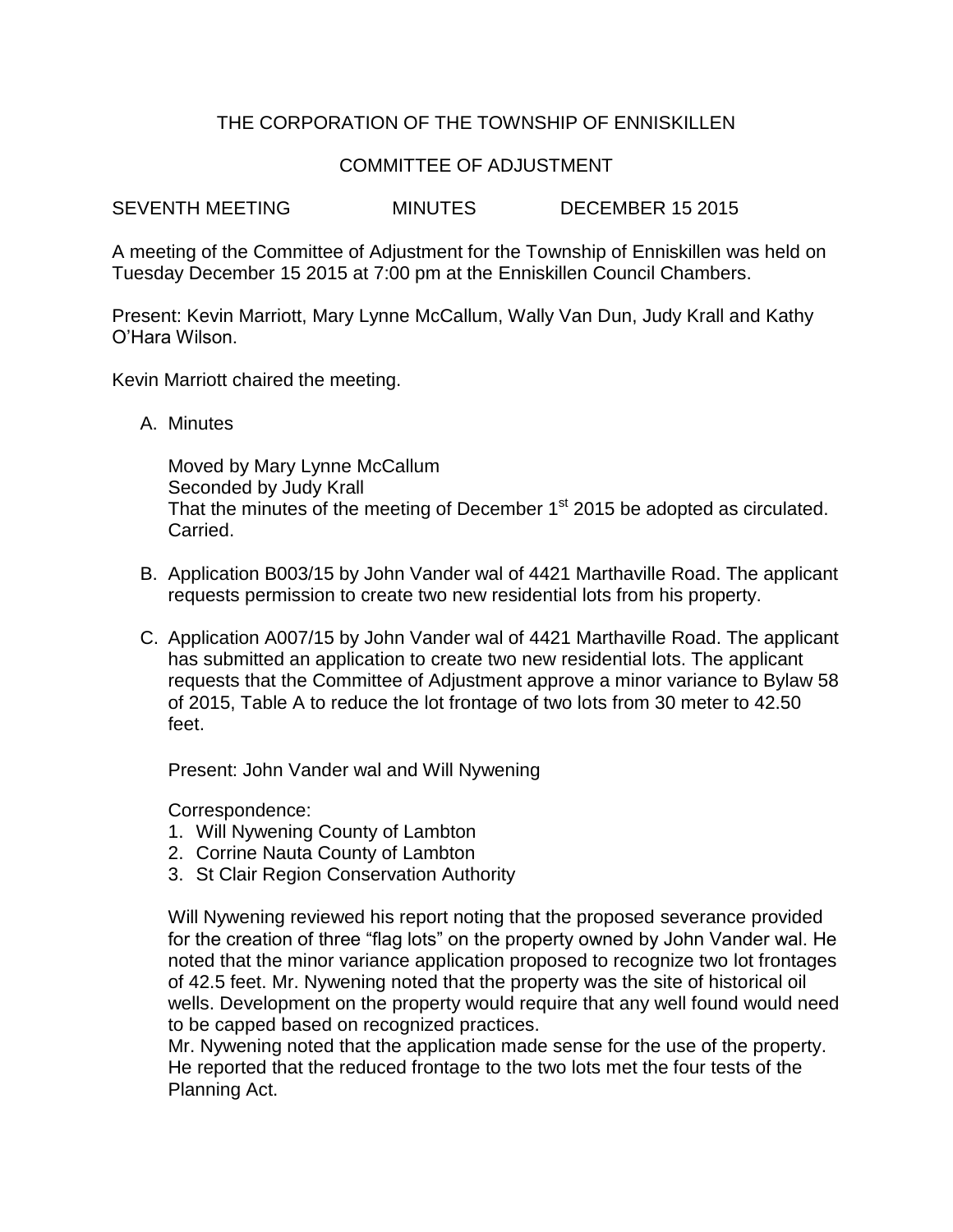Mr. Nywening reviewed a number of conditions in regards to the creation of the residential lots on the property. He recommended that the lots created on Parcel A and B be provided only one access to the municipal road allowance.

The correspondence from the building department did not express any concerns with respect to the development of the property.

Mr. Nywening provided an over view of the comments from the St Clair Region Conservation Authority. The Authority recommended against dividing the land located in the areas indicated as woodlot as it would promote additional uses on the property.

The correspondence noted that the Provincial Policy statements concerning Natural Hazards recommended development take place outside of the Natural Hazard areas. The correspondence based the recommendations on the premise that the creation of a lot was considered to be development.

The Authority noted that the property was located in the a water aquifer area. The correspondence referenced the Source Water Protection Plan for the area to provide development guidance.

Mr. Nywening noted that the policies in the document did not provide any guidance to the committee in regards to the current application.

Mr. Vander wal was questioned concerning the location of the water service for his personal dwelling. It was noted that the water and electrical lines crossed the proposed lot of the current rental dwelling.

Moved by Judy Krall Seconded by Mary Lynne McCallum That application B003/15 be approved. Carried.

Conditions:

- 1. That a copy of the deed and survey in a form suitable for registration be deposited with the Secretary –Treasurer.
- 2. That a fee of \$250.00 be paid to the Township of Enniskillen.
- 3. That all conditions are to be fulfilled within one year of the notice of decision of this consent. The certificate of consent required by Section 53(42) of the Planning Act must be obtained within one year after notice of decision of this consent. The applicant is responsible to ensure that the Provisional consent does not lapse as there are no provisions in the Planning Act for extensions of Provisional consents.
- 4. That the applicant installs adequate access to the retained and severed properties as determined by the Township Road Superintendent.